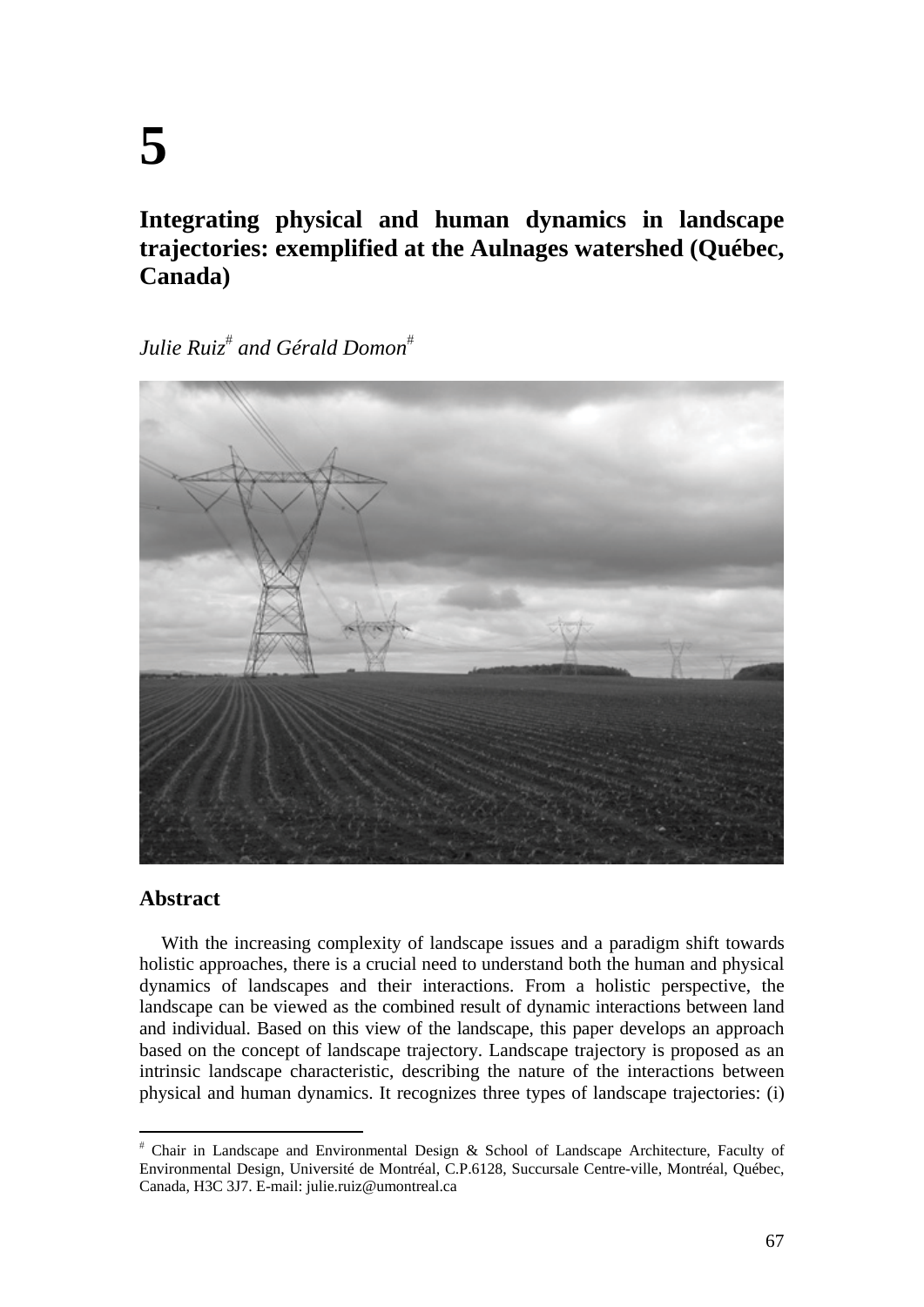the landscape trajectory that is characterized by complementary interactions between physical and human dynamics, (ii) the landscape trajectory that is characterized by a directional change in physical and/or human dynamics, which leads to conflicting interactions, and (iii) the landscape trajectory that is characterized by a separation in physical and/or human dynamics, which also leads to conflicting interactions. These trajectories are illustrated by the case of areas of intensive agricultural use and a preliminary application in the Aulnages watershed (Québec, Canada). Indeed, areas of intensive agricultural use constitute one example of a directional change of human dynamics toward industrialized agriculture that has led to new land structures, adapted to the demands of new agricultural practices. Because of changing values, uses, behaviours and perceptions, these areas are now subject to a separation within the human dynamics. This new context requires ways to modify landscape trajectories in order to be able to respond to the different uses and needs of inhabitants. To address this question, a better understanding of past and current landscape trajectories is required. However, such a holistic approach raises important issues at the operational level. Six are discussed in this paper: the use of a multi- or interdisciplinary approach, the choice of appropriate methods to study each dimension, the establishment of a dialogue between the different methods selected, the order of the dimensions studied, the choice of appropriate spatial scales and, finally, the combination of multiple temporal scales. **Keywords:** landscape trajectory; integrative approach; rural landscape; areas of intensive agricultural use

# **Introduction**

Presented with the complex issues of contemporary landscapes and the importance of multifunctional landscapes for sustainable development, there is an increasing awareness by researchers of the importance of studying both the physical and the human processes that shape landscapes. These processes are generally studied using two types of approaches that are derived from the social or the natural sciences. Several authors have pointed out the necessity to transcend the disciplines and to develop integrative approaches (Zonneveld 1995; Hobbs 1997; Moss 2000; Naveh 2000; Wu and Hobbs 2002; Palang and Fry 2003). Inter- and trans-disciplinary studies have been identified as a necessity for conducting research on complex landscape issues (Tress and Tress 2001), and the concept of holism as having the possibility of increasing collaboration between different approaches (Palang and Fry 2003; Naveh 2004). In this perspective, human and physical dimensions of landscapes need to be treated with the same degree of consideration and in a dynamic way (Tress and Tress 2001; Palang and Fry 2003; Vejre, Aaby and Olwig 2004; Bastian 2004; Naveh 2004). Reciprocal relationships or interactions between three basic dimensions, human, physical and temporal, need to be the focus of the analysis, rather than simply reporting their co-existence (Haines-Young and Potschin 2004). However, such holistic approaches present the problem of being made operational (Palang and Fry 2003; Bastian 2004).

The objective of this paper is (i) to develop a conceptual approach based on the concept of landscape trajectory which attempts to investigate the interactions between human, physical and temporal dimensions of the landscape, and (ii) to discuss the application issues of this approach at the operational level. First, the concept of landscape trajectory is developed. Second, it is illustrated with the example of the landscape concerns arising in areas of intensive agricultural use, and with a preliminary application in an agricultural watershed. Third, the methodological issues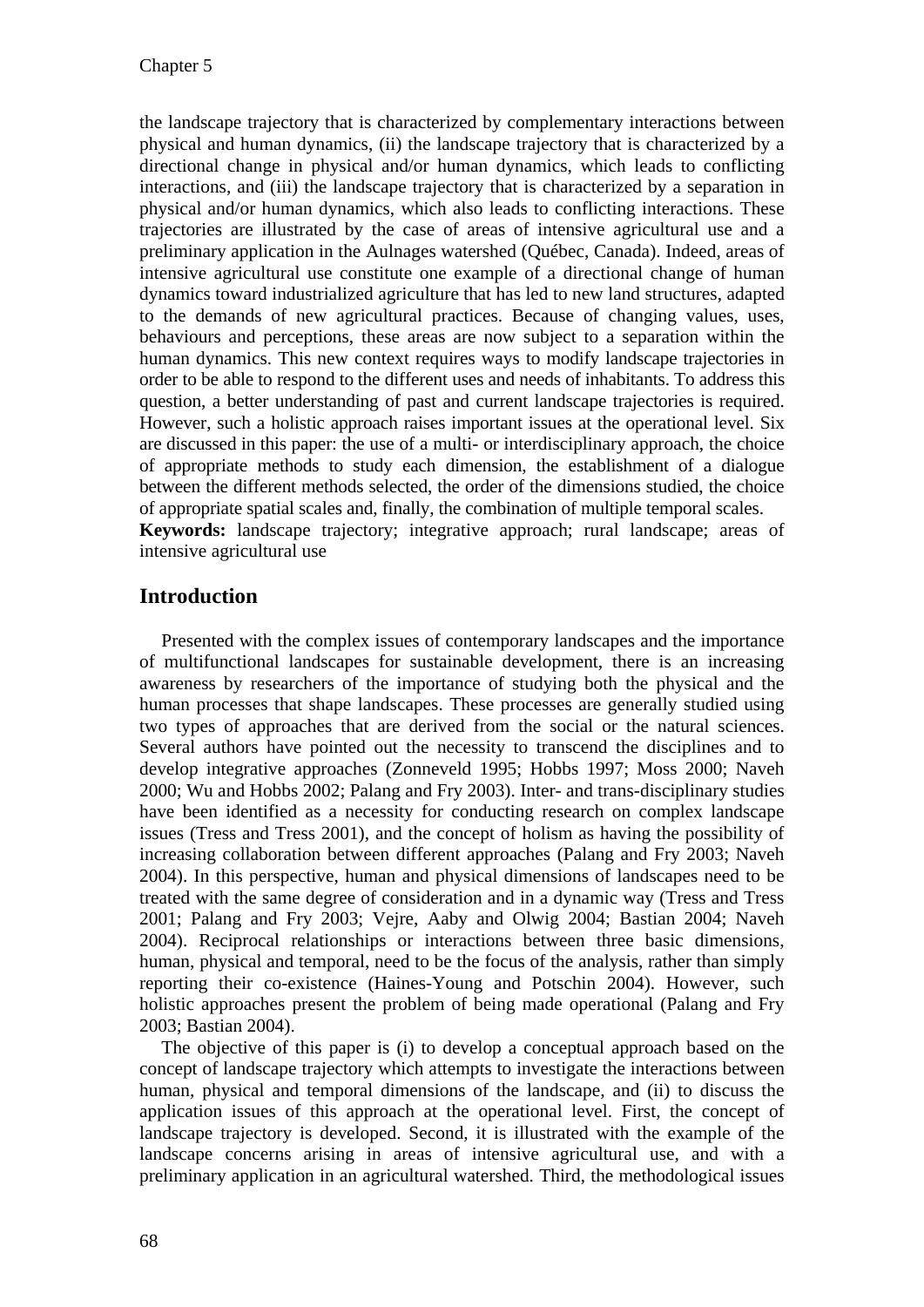facing the application of such an approach are discussed, in order to point out some of the challenges facing integrative research.

# **Landscape trajectory: a conceptual approach for the integration of human and physical dynamics of landscapes**

#### **Landscape and landscape change from a holistic perspective**

In the face of the increasing complexity of landscape issues and a paradigm shift towards holistic and organismic approaches (Naveh 2000), landscape "is understood more and more as a complex, highly-integrated system" (Bastian 2004, p. 76). From such holistic perspectives, all landscape dimensions are relevant and need to be treated with the same consideration, as are the interactions between them (Tress and Tress 2001). Moreover, a particular emphasis is placed on the importance of treating human aspects and dimensions "as an intrinsic part of landscape processes and functions" (Naveh 2004, p. 37) and to consider the mental dimension equally to the physical dimension (Bastian 2004).

Indeed, rapid changes in society and the environment during the last five decades have drastically modified past landscapes to create new ones. These new landscapes "have been superimposed rather than being integrated" (Antrop 2005, p. 25). Their dynamics, with increasing speed and scale, constitute the first main difference with landscapes of the past. The second difference is related to the changing values, uses, behaviours and perceptions (Brandt and Vejre 2004b). From a holistic perspective, two main factors of landscape change are recognized: the natural processes and the human activities (Antrop 1998; Luginbühl 2003). Naveh (2004) has pointed out the relevance of the new development in non-linear thermodynamics of irreversible processes for a more comprehensive view of landscape dynamics, and has insisted on the fundamental role of humans. Thus, if one of the fundamental aspects of landscape is to evolve continuously in time, and if landscape changes are the result of interrelated physical and human transformations, there is a crucial need for a more comprehensive view of these interactions.

#### **The model of individual – land interactions**

Based on the holistic definition of landscape inspired by Tress and Tress (2001), a generic landscape model of individual – land interactions has been developed. It focuses on the interactions between the human and the physical dimensions of landscapes. In this model, three entities constitute the landscape: the land, the individual and the interactions between them (Figure 1).

The landscape is the combined result of dynamic interactions between the object (physical reality, called land) and the subject (individual). The land constitutes the material support of perceptions, that is to say, what people can perceive. Individuals perceive land and give value to it using attributes, features or properties (Poullaouec-Gonidec et al. 2001). From this perception derives an image of the land that varies according to culture, experience, sensitivity, personal filters etc., of the individual, and evolves with time. Through time, land will be seen differently according to the evolution of values. This perception influences land uses that are also adapted to land features (Domon, Beaudet and Joly 2000). According to Madsen and Adriansen (2004), uses are defined as actions related to the land carried out by individuals, and values are defined as traditions, thoughts, beliefs, preferences and motives. This makes the relationship between object and subject the core of landscape analysis. Thus, land, uses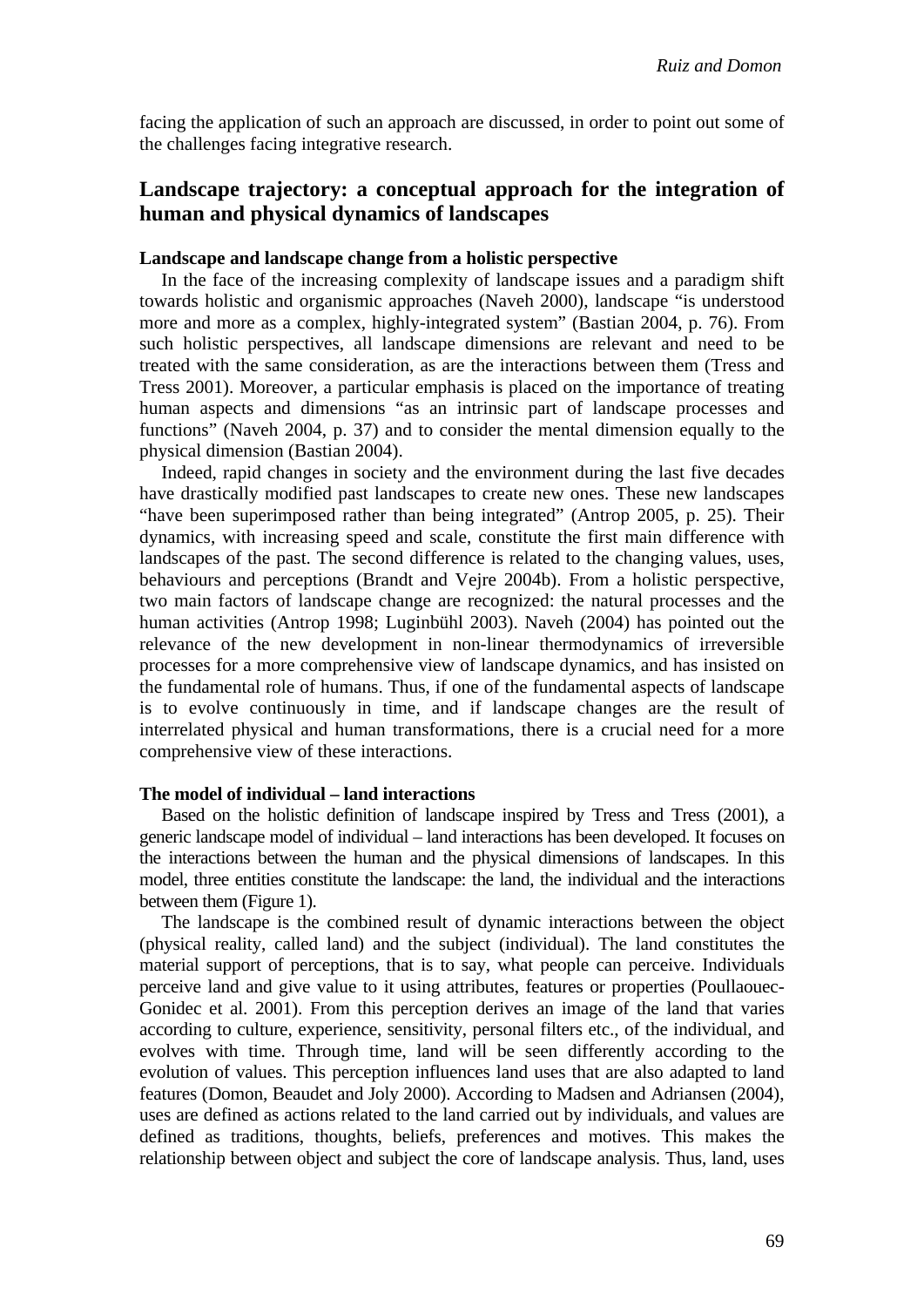and values of individuals constitute the three aspects we need to study in a coherent whole for a better understanding of their interactions.



Figure 1. Generic landscape model (adapted and modified from Tress and Tress 2001)

#### **Landscape trajectory**

The interactions also need to be defined and conceptualized through time. The concept of landscape trajectory is proposed as an intrinsic landscape characteristic, describing the nature of the interactions between physical and human dynamics. Landscape trajectories are embedded in a political, socio-economic and technological context. According to the generic landscape model of individual – land interactions, two main dynamics shape landscape trajectories, a human one and a physical one. As Antrop (1998, p. 156) pointed out, "landscapes are composed of many different components which have their own dynamics. [...] many changes will occur simultaneously and continuously, all at their own speed and magnitude". Four fundamental aspects of landscape change have to be considered: the nature of change, the frequency of change, the magnitude of change and the reference time-base used to study it (Antrop 1998). These aspects are necessary for the comprehension of each dynamic, and also for the landscape trajectory. The human dynamics are associated with uses and values of society, groups of individuals and individuals. Physical dynamics refer to ecological and physical processes and to transformations in the material land structure. Furthermore, the two dynamics influence each other. Their interactions could be characterized as complementary or conflictual. Three types of landscape trajectories can be distinguished:

- 1. the landscape trajectory that is characterized by complementary interactions between physical and human dynamics;
- 2. the landscape trajectory that is characterized by a directional change in physical and/or human dynamics that leads to conflictual interactions;
- 3. the landscape trajectory that is characterized by a separation in physical and/or human dynamics that leads also to conflictual interactions.

### *1. Landscape trajectory characterized by complementary interactions between physical and human dynamics*

In this first type, individual actions modify the land, while individuals gradually adapt to these modifications, and so on (Figure 2). The evolution of some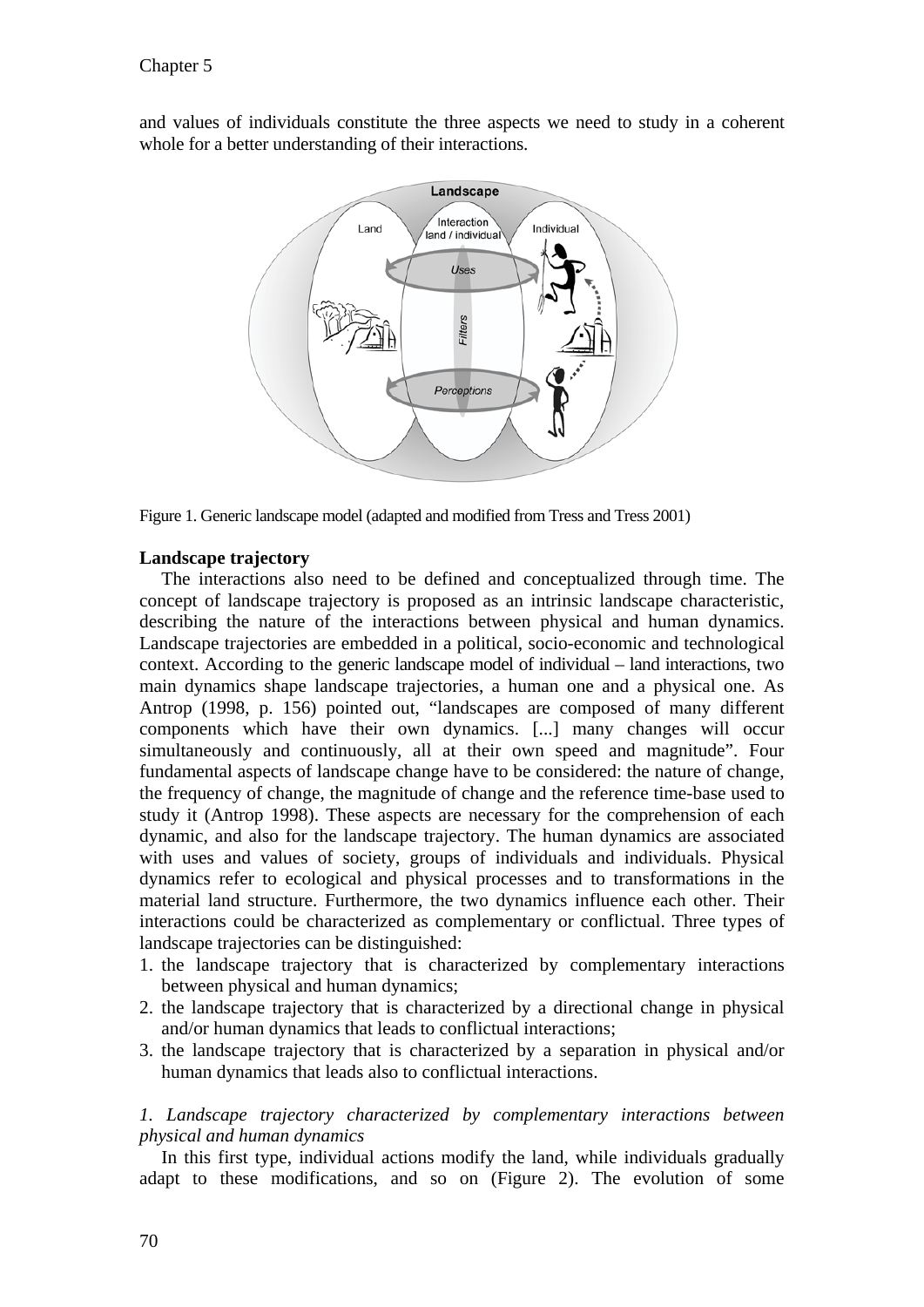Mediterranean landscapes of the past has the characteristics of a dynamic balance between people and nature, and provides an example of this type of landscape trajectory (Naveh 2004). These complementary interactions create a dynamic stability or 'meta-stability' which maintains the landscape trajectory. The challenge here is to maintain the physical and human dynamics inside some satisfactory limits.



Figure 2. The landscape trajectory characterized by complementary interactions

#### *2. Landscape trajectory characterized by a directional change in physical and/or human dynamics that leads to conflictual interactions*

In this second type, one of the dynamics changes 'direction' while the other continues its initial evolution (Figure 3). Directional change refers to a significant modification in the nature, frequency and/or magnitude of the dynamics. It could be caused by changes in human activities or by a natural process, such as a natural disaster. Thus, a modification of the human dynamics will lead to a discrepancy between human uses and values, and the physical dynamics (Figure 3a). Similarly, a change of the physical dynamics will lead to a modification of ecological processes or physical attributes, which will then become unable to respond to the human dynamics (Figure 3b). This type of landscape trajectory could lead to a complete separation between the two dynamics. The 'space' between human and physical dynamics reflects the importance of the tensions between individuals and the land. This space can then become a source of conflictual interactions. In such a case, human activities are often able to modify physical dynamics in order to generate a new landscape trajectory adapted to their needs. The creation of areas of intensive agricultural use after World War II represents one example of this second type of landscape trajectory (see second part of this paper).



Figure 3. The landscape trajectory characterized by conflictual interactions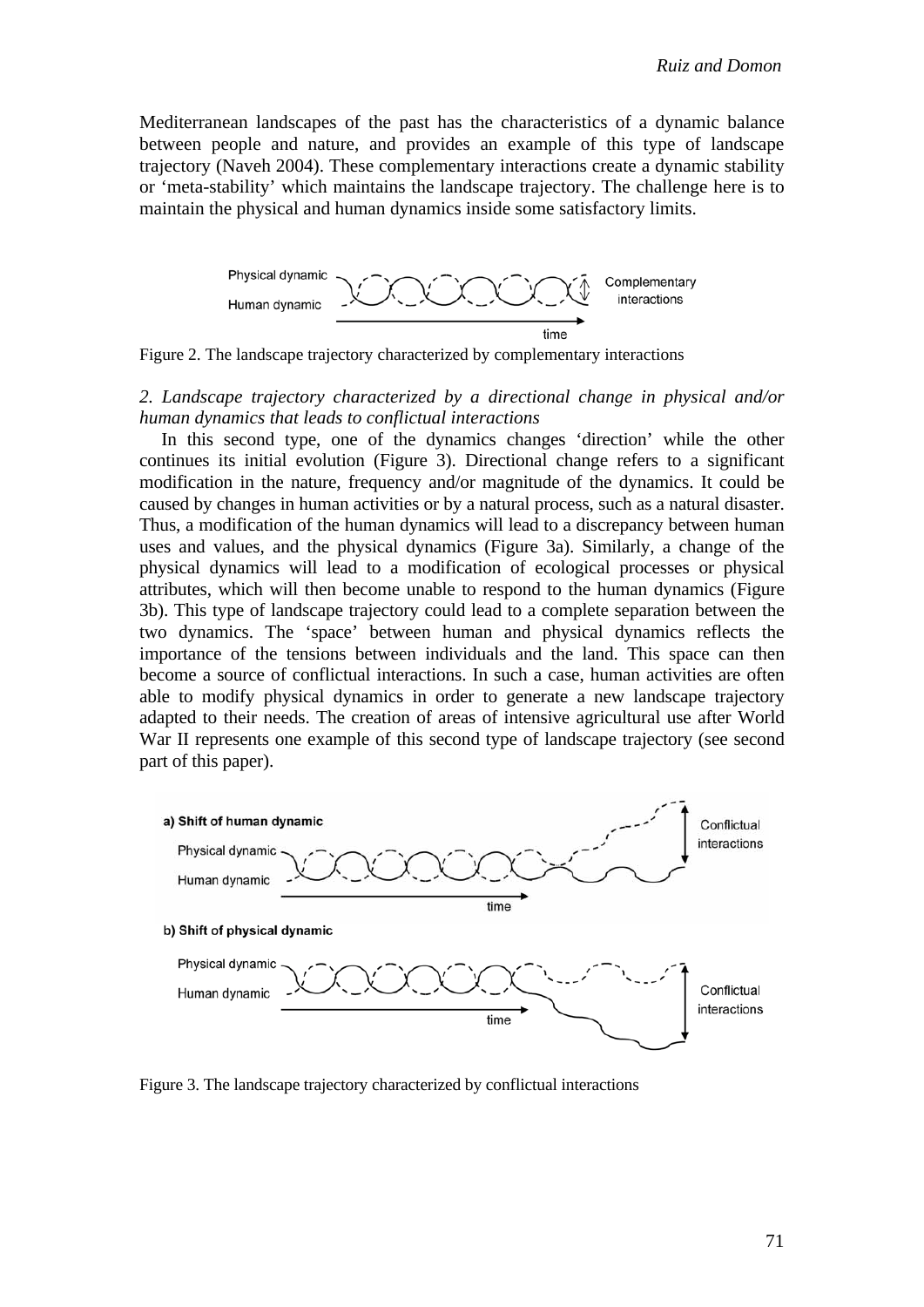#### *3. Landscape trajectory characterized by a separation in physical and/or human dynamics that leads to conflictual interactions*

In this last type, a modification creates a separation within one of the dynamics (Figure 4). In the case of a separation within the human dynamics, the values and uses continue to co-evolve with the physical dynamics for a part of the population, while for another part of this population, land and natural processes are becoming out of phase (Figure 4a). This could be the case of current rural landscapes faced with the increasing arrival of urbanites, and the associated changes in values and uses. The same separation could occur within the physical dynamics (Figure 4b). For example, the fragmentation of a forest could lead to the creation of two islands; the first one able to sustain its natural processes and the second, with a smaller area, unable to react to human activities. In that landscape-trajectory type, the interactions become progressively conflictual, and the future is more uncertain.



Figure 4. The landscape trajectory characterized by partially conflictual interactions

As Naveh (2001) points out, the challenge for landscape research is to become an anticipatory science fit for shaping the evolution of landscapes. Understanding landscape trajectories could be seen as a way to anticipate this evolution with the goal of fulfilling the various demands and expectations of uses and values "at the same time in the same landscape without creating social conflicts and/or environmental degradation" (Vejre, Aaby and Olwig 2004, p. 159).

# **Landscape trajectories in areas of intensive agricultural use: a preliminary application**

#### **Landscape issues in areas of intensive agricultural use**

To illustrate the usefulness of the approach based on the concept of landscape trajectory, the case of areas of intensive agricultural use is given. The advent of productivity-oriented agriculture in industrialized countries since World War II has drastically accelerated and modified landscape dynamics. Intensification, concentration and specialization are the main processes leading to the homogenization of the landscape and almost mono-functional agricultural land use in areas suitable for agriculture (Figure 5) (Bowler and Ilbery 1999).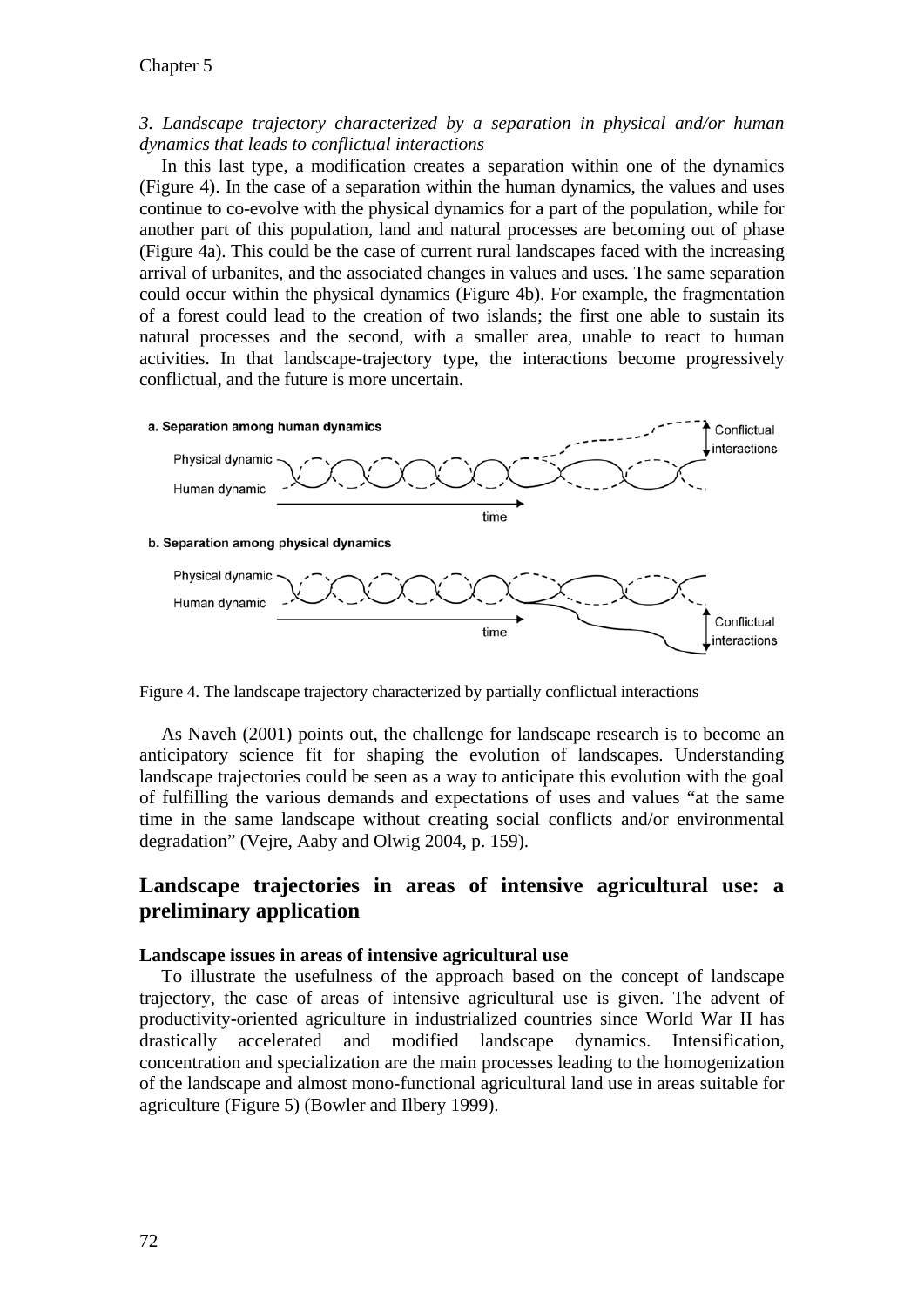

Figure 5. Intensive agricultural areas in the southern part of Québec (Canada). Photo: J. Ruiz

Similar landscape transformations were emphasized in different countries (Meeus, Wijermans and Vroom 1990; Domon, Bouchard and Gariépy 1993; Poudevigne and Alard 1997; Hietala-Koivu 1999). The fragmentation of wooded areas, the disappearance of pasture and wetland associated with the increase in cultivated areas, the removal of isolated trees, hedges and barns constitute some of the most common processes. Moreover, soil draining has contributed to the standardization of biophysical features, creating large areas of uniform and rectilinear plains. These transformations are one example of a directional change of human dynamics towards industrialized agriculture that has led to new land structures adapted to the demands of new agricultural practices.

Land-use changes in these areas of intensive agricultural use have also actively contributed to environmental problems (erosion, water and soil pollution, salinization, etc.), to the loss of biodiversity, to the removal of cultural and amenity values of the landscapes. These transformations are currently generating new conflicts in communities on how to use and manage the landscape.

Indeed, associated with the growing proportion of urbanites, some rural areas are undergoing a socio-demographical change with a reduction of farmers, while tertiarysector workers and retirees are increasing. Even if this process is not uniform within rural areas (Paquette and Domon 1999), in some areas of intensive agricultural use these demographical transformations introduce new uses and expectations (residential, recreation, conservation etc.), besides the more traditional use of agricultural production (Vos and Meekes 1999). All of these phenomena cause radical changes in the way people see the landscape. Emerging conflicts reflect the growing discrepancy between the specific requirements of an agricultural activity, often perceived as impoverishing the landscape characteristics, and an increasingly diversified community requiring some new and better suited functions for rural landscapes. We can no longer consider rural areas as being solely agricultural. They have become multifunctional, and must support multiple uses and provide new productive, environmental and social functions (Brandt and Vejre 2004a). They are now subject to many new viewpoints and values of a more diversified population. These sociodemographical changes are one example of a separation within the human dynamics that generates conflictual interactions between physical and human dynamics, but also within human dynamics.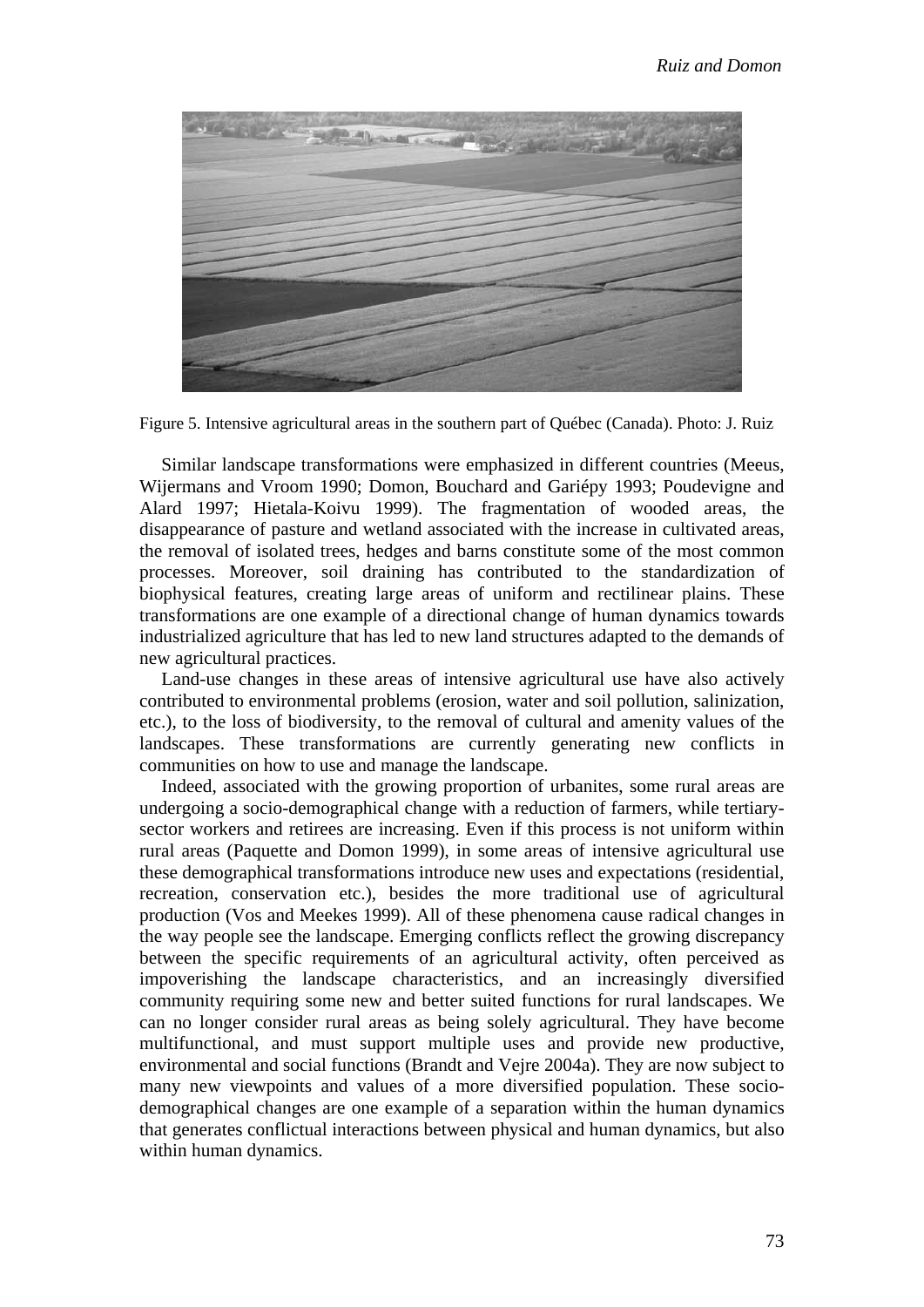#### **The Aulnages watershed: finding ways to create new complementary interactions between human and physical dynamics**

In Québec (Canada), as elsewhere, areas of intensive agricultural use are affected by new demands coming from socio-demographical transformations of the rural zone. Covering 30 km<sup>2</sup>, the Aulnages watershed is located in the south of Québec (Figure 6). It is a representative part of areas characterized by an intensification of agriculture as defined by Domon (1994). In this part of Québec, soil conditions, climate and proximity to an international market (USA) have favoured a concentration of farms during the last decades.





An analysis of census statistics reveals that the farming population and the number of farms have been reduced by more than two thirds of their total numbers since the 1970s, even though the total rural population is increasing. As for the cultivated zones, although their area has remained stable, their nature has changed. While oats, hay and pasture were the main land cover during the 1970s, maize and soy now cover more than 86 % of cultivated lands, and the majority of farms also have swine production. This specialization of farms has led to the neglect of old barns and the construction of new ones more adapted to swine production (Figure 7).



Figure 7. The Aulnages Watershed: isolated trees and abandoned barn facing the development of pig-production and maize. Photo: J. Ruiz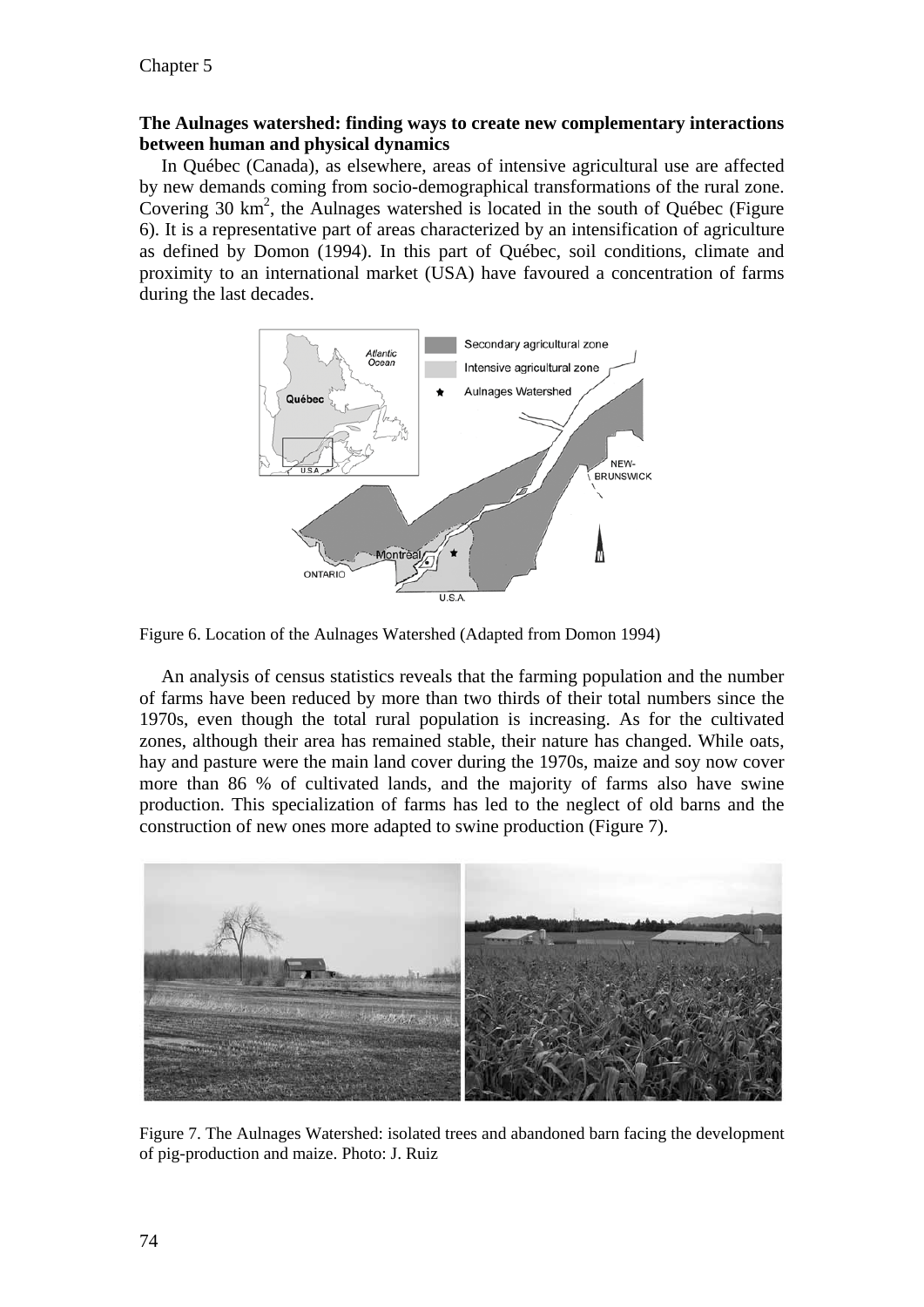Preliminary results from an aerial-photograph interpretation point out the main trends in the evolution of the land (Figure 8). Results confirm the census data and show that cultivated areas have remained quite stable since 1950. Two modifications associated to the mechanization of agriculture can be clearly identified: a drastic disappearance of isolated trees and the straightening of the water courses to remove meanders accelerate draining. In spite of this trend towards landscape uniformity, numerous natural hedges have appeared during the last five decades. These hedges are an indication of the neglect of non-productive areas of farms, such as draining ditches (Schmucki et al. 2002).



Figure 8. Land dynamic 1950-2000 in the Aulnages watershed

Faced with problems of soil erosion and pollution of surface waters, farmers of the watershed have gathered in a management committee, begun in 2000, in order to promote agro-environmental measures. The creation of this committee is an indication of the willingness of farmers to reduce the impacts of their agricultural practices on the environment, and could also indicate their willingness to allow different users and land uses to co-inhabit in a complementary way.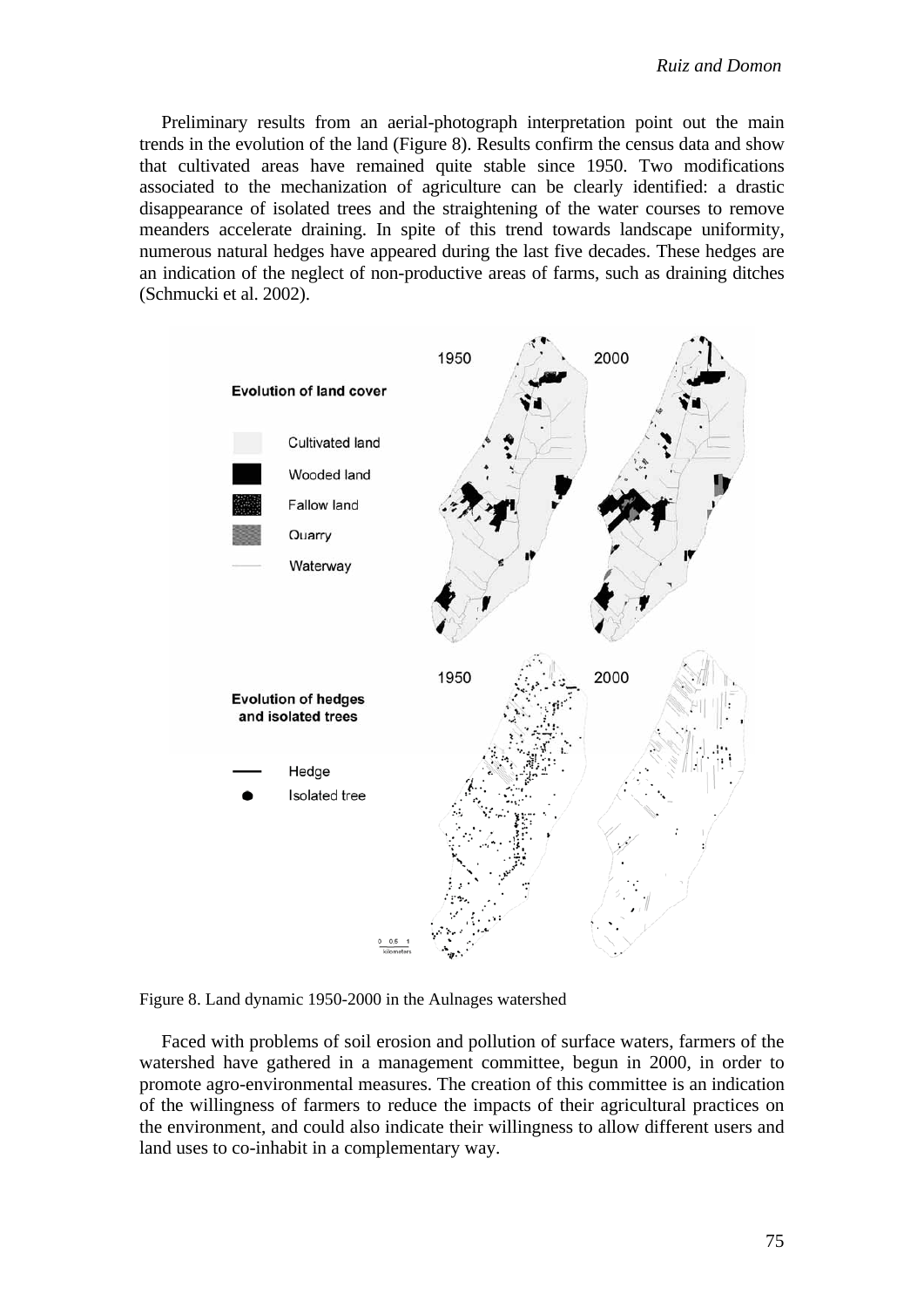Although landscapes question in areas of intensive agricultural use have been up to now strongly related to environmental restoration (pollution and soil-degradation control), the diversification of the demands on rural land and the negative perception of these areas by non-farmers, call for the consideration of the other dimensions of the landscape, such as cultural, aesthetic and amenity values (Brandt and Vejre 2004a). How can the landscape trajectory be modified to be able to respond to the different uses and needs of the population? In the case of the Aulnages watershed, understanding the landscape trajectory raises three questions. The first is related to the physical dynamics: what can we learn from past land dynamics? What are they today? As mentioned before, the preliminary analysis of aerial photographs provides some interesting results. The second question is related to the human dimension of landscapes: which uses and values shape the landscape, and how is industrialized agriculture valued? Finally, the third question is related to the interactions between both dynamics: how can we combine the productive functions and the new sociodemographical reality in this area of intensive agricultural use?

As pointed out by Haines-Young and Potschin (2004), the challenge is to identify new land structures that are adequate for the social, economic and environmental needs, but also to generate new qualities and positive perceptions of these areas. A better understanding of landscape trajectories could be seen as a first step towards the development of a knowledge base in support of the harmonious co-evolution of physical-spatial and human dynamics, based on the complementarity of their interactions.

## **Methodological issues for the study of landscape trajectories**

The challenge is to make this approach, which is based on the landscape trajectory concept, operational. As discussed in the first part of this paper, we need to be able to analyse land, uses, values and their interactions through time in a coherent whole. Indeed, such an approach calls for methods derived from humanities and natural sciences, but also for links between them, and through those address the questions related to integrative approaches. We propose six methodological issues that are particularly crucial to address:

- 1. The use of a multi- or interdisciplinary approach
- 2. The choice of appropriate methods to study each dimension
- 3. The establishment of a dialogue between the different methods selected
- 4. The order of the dimensions studied
- 5. The choice of appropriate spatial scales
- 6. The combination of multiple temporal scales

#### *1. The use of a multi- or interdisciplinary approach*

First, we have to ask if the integration of the different dimensions through an interdisciplinary approach is really necessary, or whether the simple observation of the phenomena under different perspectives (multidisciplinary) could not be sufficient. As Tress et al. (2005, p. 187) note "for many landscape problems insights gained by viewing the problem from the different perspectives provided by parallel studies may be the best and most reliable way forward". The complexity and diversity of questions raised for the sustainable planning of landscapes make these particularly relevant. In some cases, a multidisciplinary study establishing relationships between various landscape dimensions according to different disciplinary perspectives, or a simple overlay of the results stemming from different methods, seem to provide sufficient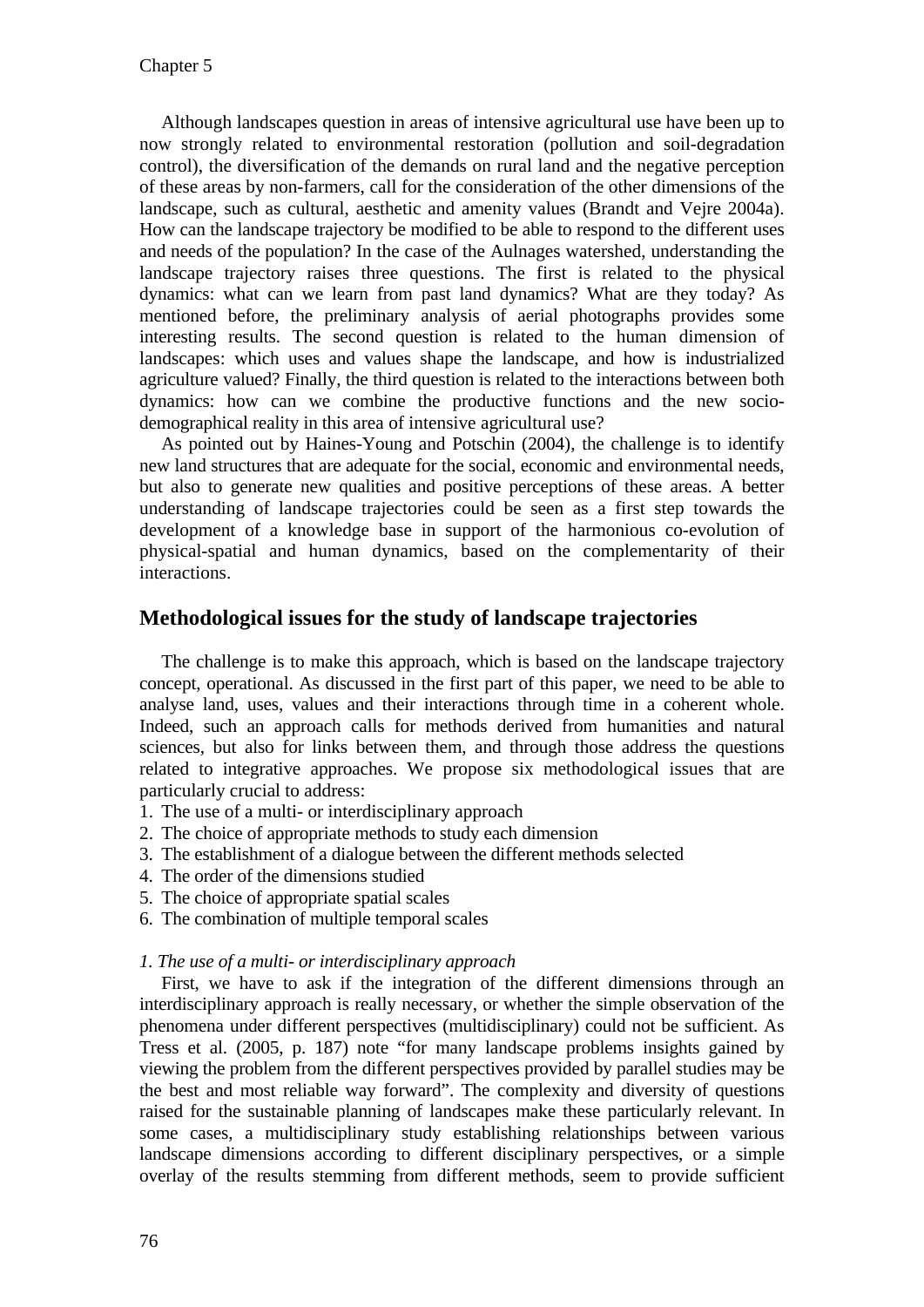understanding of the physical and human dynamics of landscapes to guide future development. As an example, while limiting itself to simple linkages emerging from the observation of the study area from different perspectives (biophysical potentials and constraints of the area under study; perception and motivations of land owners; programmes and policies), the research of Domon et al. (1993) has allowed the identification of the dimensions which need to be included in implementing a sustainable planning strategy for agro-forested landscapes. In other situations and contexts, it is likely that an adequate understanding of landscapes can only be attained using an inter- or transdisciplinary approach. Thus, the definition of the problem appears as a critical step of any research project, in order to identify the approach most suited to the landscape problem (Bastian 2004). We believe that it is the nature and complexity of the observed phenomena that must constitute the basis for the selection and, if necessary, for the definition of the conceptual and methodological framework, which can be multidisciplinary or integrative.

#### *2. The choice of appropriate methods to study each dimension*

Once the approach is defined, what methods should we use to study each dimension and their interactions? The study of human dimensions calls more often for methods stemming from the social sciences, while the study of physical dimensions is often done through methods arising from the natural sciences. In these multi-method studies (Palang and Fry 2003; Sooväli et al. 2003) the challenge is to associate quantitative data to qualitative data. In such a case, methods likely to answer research questions, and to generate knowledge that is possible to combine with other sources of information have to be selected. As Madsen and Adriansen (2004) suggest, it is difficult, even impossible, to combine all of the approaches, and some are in some ways too distant from each other, on either an epistemological, conceptual or methodological point of view. The challenge then becomes how to select methods for which joint use does not distort their integrity. Sooväli et al. (2003) have chosen to combine the study of social representations with the changes in physical landscape. For the case of landscape trajectory, one possible way could also be to study, on the one hand, land dynamics using traditional methods of landscape ecology, and on the other hand, uses and values taking into account aspects of rural sociology and agricultural geography (Paquette and Domon 2003; Madsen and Adriansen 2004). The purpose being to retain a closed link between the uses and values that are particular to an individual, or to a group of individuals (Madsen and Adriansen 2004).

#### *3. The establishment of a dialogue between the different methods selected*

However, once these methods are selected, how could a dialog be facilitated between each of them in order to provide an integration right from the beginning of the study? When should the different methods be linked (sampling, data collecting, data treatment, etc.)? One could also legitimately ask whether the study of interactions is really possible using 'traditional' methods, meaning methods developed within specific disciplines? As suggested by various authors (Palang, Mander and Naveh 2000; Wu and Hobbs 2002), because integration is in itself a new perspective, should we not rely on innovative methods? If this is the case, what would those methods be like? How can we succeed in defining them? One possible way could be to assist in the integration of disciplinary knowledge with original tools, such as scenarios, which can constitute the basis of a multidisciplinary dialogue, simultaneously integrating the local community (Tress and Tress 2003). A more in-depth study of land-cover dynamics is also a useful tool, as it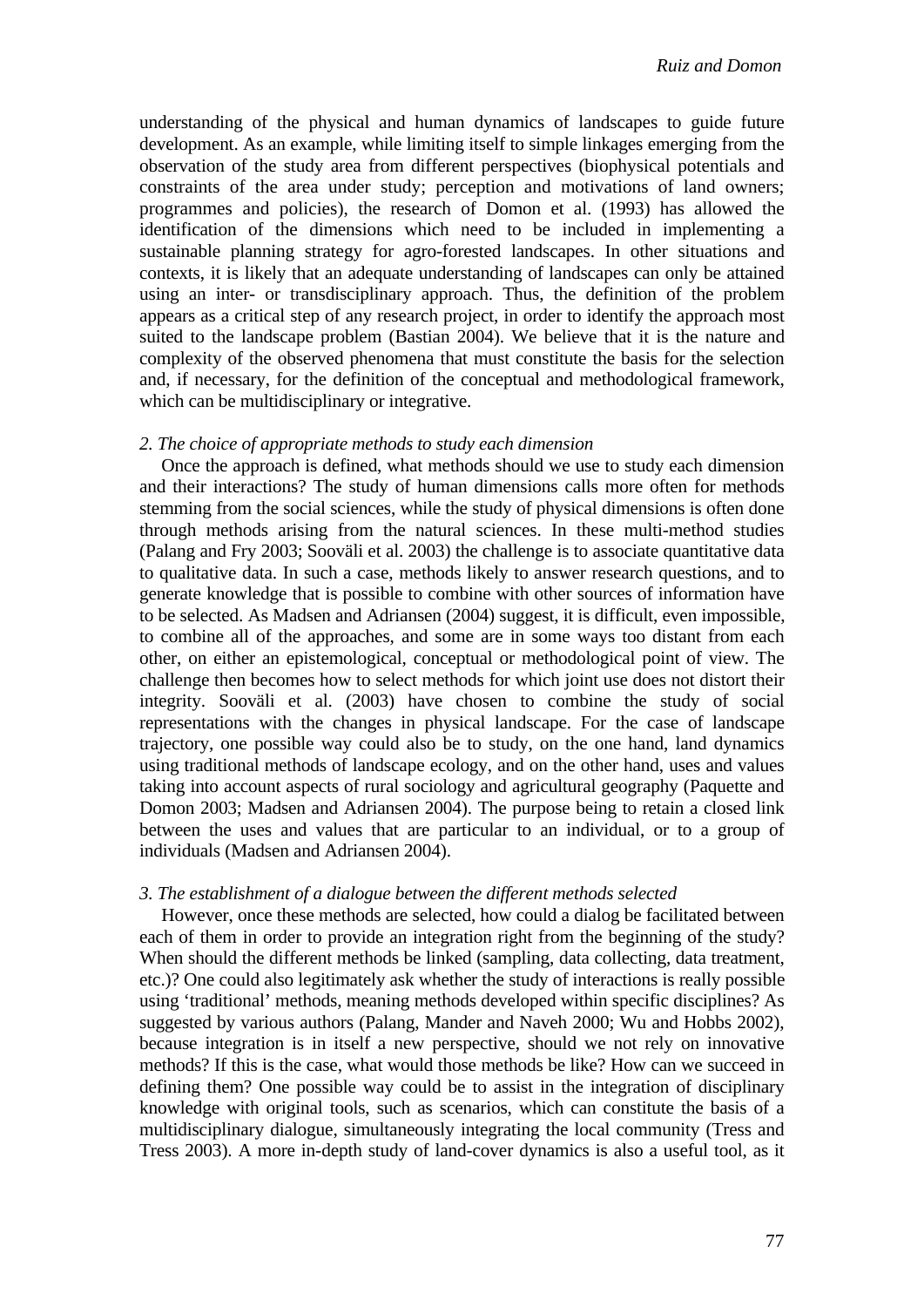constitutes the expression of land-individual interactions during the most recent time period (Brandt and Vejre 2004b).

#### *4. The order of the dimensions studied*

One could also ask if the order in which different dimensions are studied is likely to influence the results of the research. If so, with what dimension should we start the analysis? Naveh (2001) suggests that it is necessary to place the landscape studied within a historical perspective, and to reveal the past in order to understand the present. An in-depth understanding of the study area appears to be a prerequisite to an integrative study. Thus, the challenge is to find historical data that have the same spatial scale (Vejre, Aaby and Olwig 2004).

### *5. The choice of appropriate spatial scales*

The question of the spatial scale which is best for understanding landscape processes is also present: does a common spatial scale exist for the study of physical and human dynamics? What is the appropriate scale to examine physical attributes, as well as the values and uses of individuals, in order to provide a good understanding of these dimensions, and to put the results into appropriate context? In landscape ecology, spatial units of analysis are generally based on ecological or biophysical reality, but do not necessarily reflect a management or planning reality. Moreover, values are also scale-dependent, and the physical attribute values at a local scale are not the same as those at a regional scale. However, as Baudry et al. (2000) have shown, a multi-scale approach in which one of the analysis units also constitutes a management scale for the land, can be used effectively to establish links between different methods. For example, for the case of the Aulnages watershed, the analysis can be done at two spatial scales, first, on the whole watershed to acquire a general comprehension, then, on the cadastral lots, which provides a spatial unit that is linked to the daily uses of the land.

#### *6. The combination of multiple temporal scales*

The examination of several studies leads us to a last question: how is it possible to take into account different time scales within an integrative framework? Sustainable landscape planning calls for a historical understanding of the different dimensions and their interactions (Nüsser 2001). If it is generally possible to document land-use changes with maps or aerial photography, the human dimensions and the evolution of the social values of landscapes are much more difficult to document, particularly in North America. These dimensions call for the use of unusual and fragmentary data (novels, art works, etc.), which are usually only available for landscapes with wellrecognized natural or cultural values. In addition, beyond the simple issue of available information, which limits the analysis, the question of the temporal scale selected is essential. Indeed, physical dynamics (e.g. vegetation succession) are often expressed according to temporal scales that are much longer than the human dynamics, which themselves largely exceed the temporal scale of government programmes and policies. In such conditions, what temporal scale should we use to understand landscape dynamics? How do we document the evolution of the different components of landscapes? And above all, how do we integrate dynamics that have different temporal scales?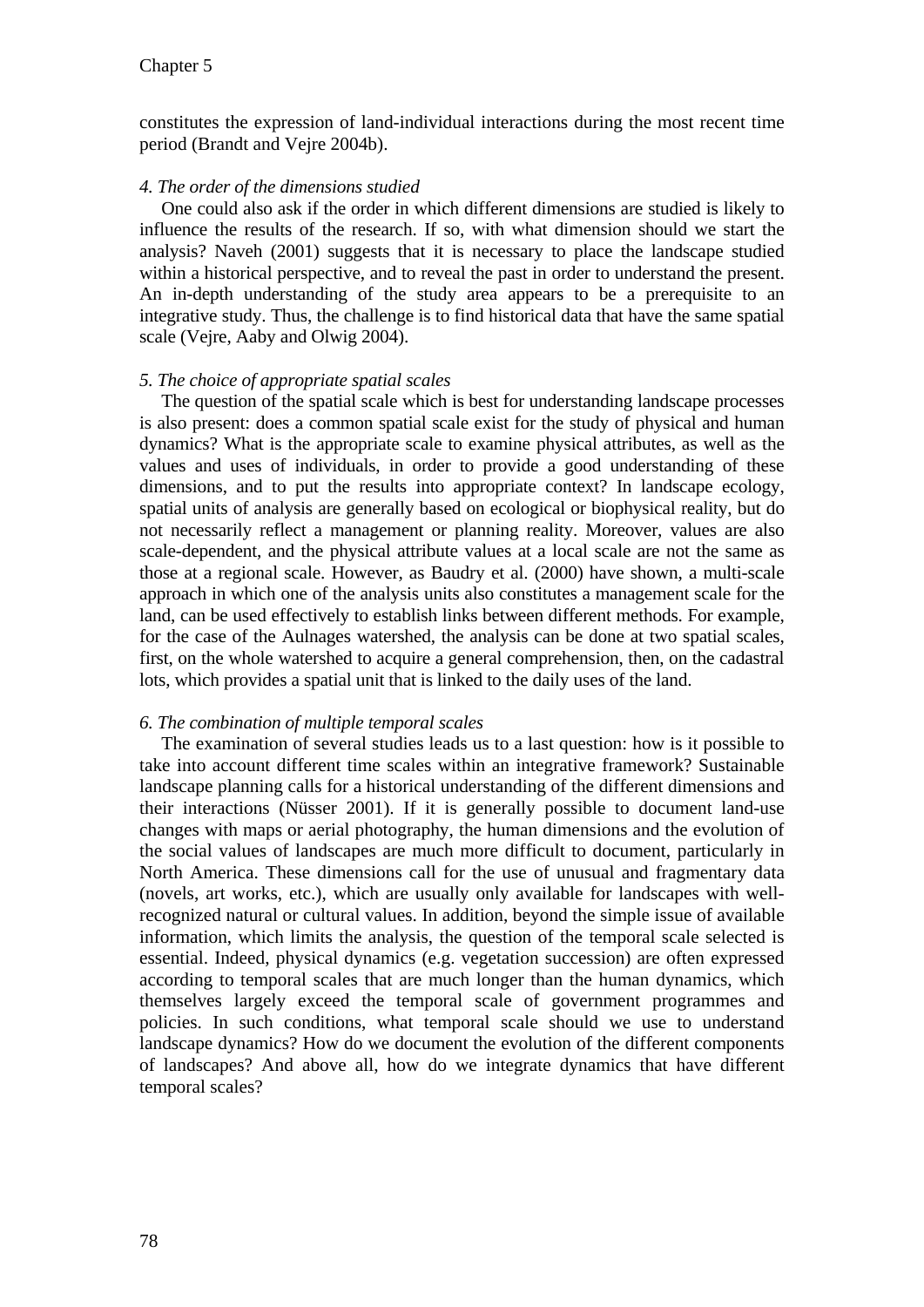### **Conclusions**

Confronting land dynamics to uses and values will help us to specify the order and the nature of the gap between physical and human dynamics. In the case of the Aulnages watershed, the objective is to propose a preliminary strategy that allows the different uses and users to fit together in a complementary way in areas of intensive agricultural use. Indeed, shaping future rural landscapes requires an in-depth understanding of landscape trajectories, and the integration of human and physical dynamics. This integration, and the understanding of the interactions, is an important challenge for landscape research. Although it may be impossible to explain each of these relationships, we have to be able to define and explain the relationship which is the most relevant within a particular context. Even though integrative conceptual frameworks have been developed, how to make the methods of these frameworks operational in a coherent way raises other questions. The paths towards integration are multiple and the solutions diverse. The use of multi-method studies constitutes one of them. They present multiple benefits for integration and their potentials, such as the possibility of using inductive and deductive approaches in a sequential way, deserve further investigation. The study of reciprocal links between two dimensions often requires the creation of new knowledge, skills and methods, which are imminently well suited for promoting dialog between disciplines. On the other hand, if the objective is to solve rural problems, the new knowledge, skills and methods must also be affordable to decision makers and the population.

### **Acknowledgements**

We thank Marc Antrop, Richard Hobbs, Bärbel Tress and Gunther Tress for helpful discussions and comments to improve the manuscript. This paper was supported by research grants to Gérald Domon from the Social Sciences and Humanities Research Council of Canada.

### **References**

- Antrop, M., 1998. Landscape change: plan or chaos? *Landscape and Urban Planning,* 41 (3/4), 155-161.
- Antrop, M., 2005. Why landscapes of the past are important for the future. *Landscape and Urban Planning,* 70 (1/2), 21-34.
- Bastian, O., 2004. Functions, Leitbilder, and Red Lists: expression of an integrative landscape concept. *In:* Brandt, J. and Vejre, H. eds. *Multifunctional landscapes. Vol. 1. Theory, values and history*. WIT, Southampton, 15-94. Advances in ecological sciences vol. 14.
- Baudry, J., Burel, F., Thenail, C., et al., 2000. A holistic landscape ecological study of the interactions between farming activities and ecological patterns in Brittany, France. *Landscape and Urban Planning,* 50 (1/3), 119-128.
- Bowler, I.R. and Ilbery, B.W., 1999. Agricultural land-use and landscape change under the post-productivist transition - examples from the United Kingdom. *In:* Krönert, R., Baudry, J., Bowler, I.R., et al. eds. *Land-use changes and their environmental impact in rural areas in Europe*. Parthenon Pub. Group, New York, 121-139.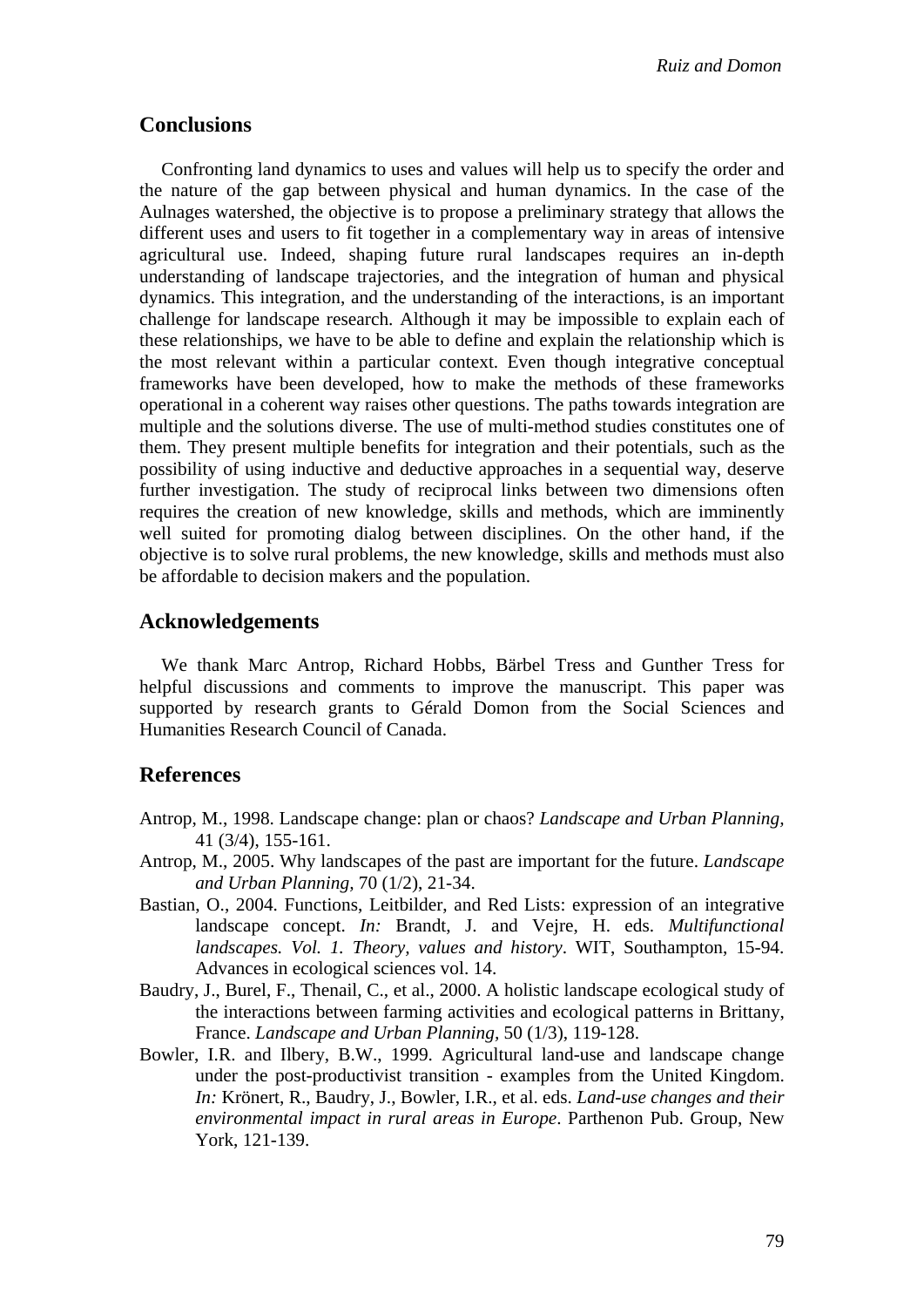- Brandt, J. and Vejre, H., 2004. Multifunctional landscapes, motives, concepts and perceptions. *In:* Brandt, J. and Vejre, H. eds. *Multifunctional landscapes. Vol.1. Theory, values and history*. WIT Book Press, Southampton.
- Brandt, J. and Vejre, H., 2004. *Multifunctional landscapes. Vol. 1. Theory, values and history*. WIT, Southampton. Advances in ecological sciences vol. 14.
- Domon, G., 1994. La transformation du contexte d'exploitation et l'avenir des paysages agroforestiers du sud du Québec. *Trames,* 9, 13-19.
- Domon, G., Beaudet, G. and Joly, M., 2000. *Évolution du territoire laurentidien: caractérisation et gestion des paysages*. Éditions Isabelle Quentin, Montréal.
- Domon, G., Bouchard, A. and Gariépy, M., 1993. The dynamics of the forest landscape of Haut-Saint-Laurent (Québec, Canada): interactions between biophysical factors, perceptions and policy. *Landscape and Urban Planning,* 25 (1/2), 75-83.
- Haines-Young, R. and Potschin, M., 2004. Valuing and assessing of multifunctional landscapes: an approach based upon the natural capital concept. *In:* Brandt, J. and Vejre, H. eds. *Multifunctional landscapes. Vol. 1. Theory, values and history*. WIT, Southampton, 181-192. Advances in ecological sciences vol. 14.
- Hietala-Koivu, R., 1999. Agricultural landscapes change: a case study in Yläne, southwest Finland. *Landscape and Urban Planning,* 46 (1/3), 103-108.
- Hobbs, R.J., 1997. Future landscapes and the future of landscape ecology. *Landscape and Urban Planning,* 37, 1-9.
- Luginbühl, Y., 2003. Temps social et temps naturel dans la dynamique du paysage. *In:* Poullaouec-Gonidec, P., Paquette, S. and Domon, G. eds. *Les temps du paysage*. Les presses de l'université de Montréal, Montréal, 85-104.
- Madsen, L.M. and Adriansen, H.K., 2004. Understanding the use of rural space: the need for multi-methods. *Journal of Rural Studies,* 20 (4), 485-497.
- Meeus, J.H.A., Wijermans, M.P. and Vroom, M.J., 1990. Agricultural landscapes in Europe and their transformation. *Landscape and Urban Planning,* 18 (3/4), 289-352.
- Moss, M.R., 2000. Interdisciplinarity, landscape ecology and the "transformation of agricultural landscapes". *Landscape Ecology,* 15 (3), 303-311.
- Naveh, Z., 2000. What is holistic landscape ecology? a conceptual introduction. *Landscape and Urban Planning,* 50 (1/3), 7-26.
- Naveh, Z., 2001. Ten major premises for a holistic conception of multifunctional landscapes. *Landscape and Urban Planning,* 57 (3/4), 269-284.
- Naveh, Z., 2004. The importance of multifunctional, self-organising biosphere landscapes for the future of our Total Human Ecosystem: a new paradigm for transdisciplinary landscape ecology. *In:* Brandt, J. and Vejre, H. eds. *Multifunctional landscapes. Vol. 1. Theory, values and history*. WIT, Southampton, 33-62.
- Nüsser, M., 2001. Understanding cultural landscape transformation: a re-photographic survey in Chitral, eastern Hindukush, Pakistan. *Landscape and Urban Planning,* 57 (3/4), 241-255.
- Palang, H. and Fry, G., 2003. Landscape interfaces. *In:* Palang, H. and Fry, G. eds. *Landscape interfaces: cultural heritage in changing landscapes*. Kluwer Academic Publishers, Dordrecht, 1-14. Landscape series vol. 1.
- Palang, H., Mander, U. and Naveh, Z., 2000. Holistic landscape ecology in action. *Landscape and Urban Planning,* 50 (1/3), 1-6.